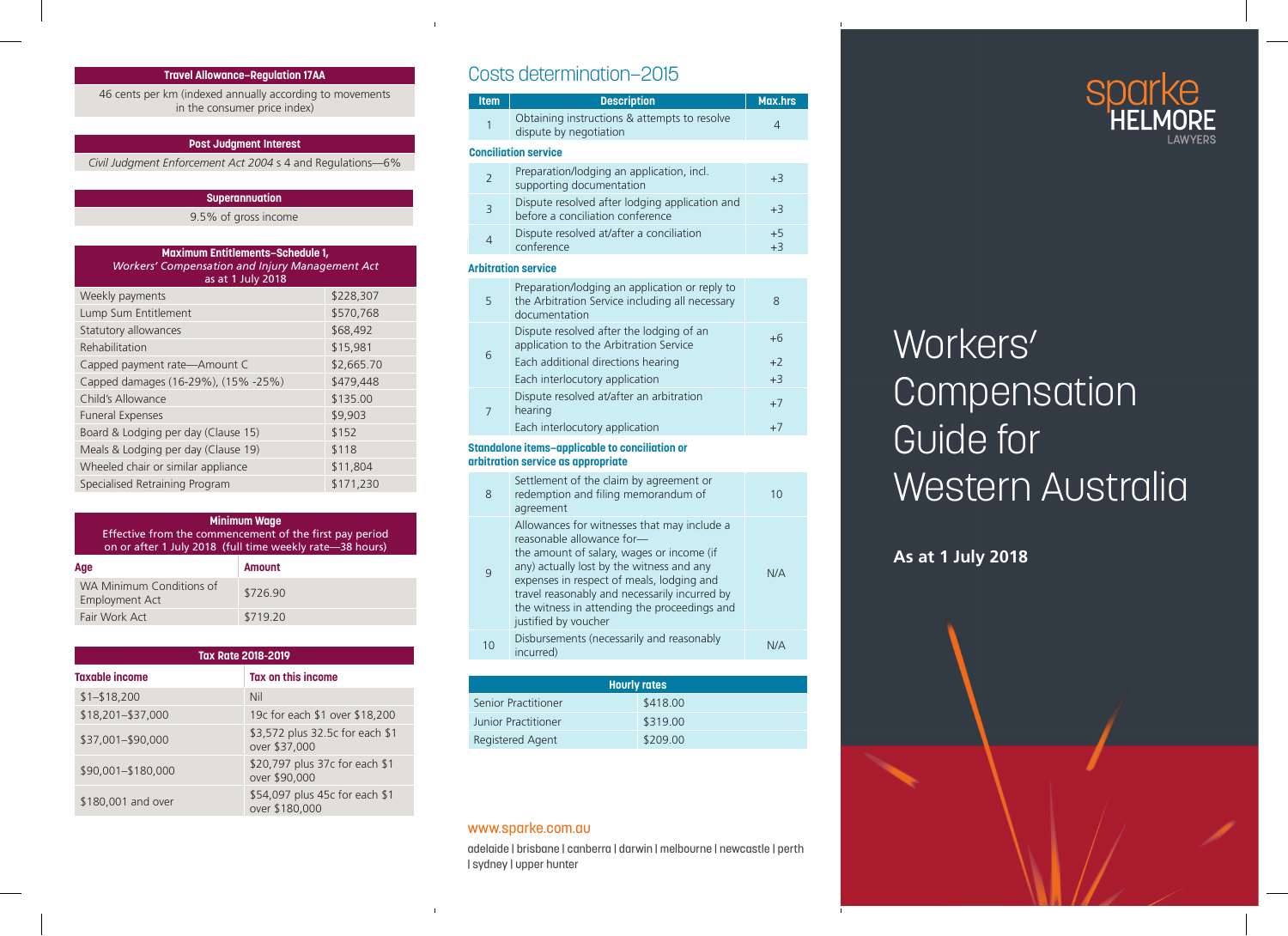## 6% Multipliers

| <b>Period (years)</b> | <b>Weekly</b><br>multiplier | <b>Period (years)</b> | <b>Weekly</b><br>multiplier |
|-----------------------|-----------------------------|-----------------------|-----------------------------|
| $\mathbf{1}$          | 50.7                        | 26                    | 698.7                       |
| $\overline{2}$        | 98.5                        | 27                    | 709.8                       |
| 3                     | 143.6                       | 28                    | 720.3                       |
| $\overline{4}$        | 186.2                       | 29                    | 730.2                       |
| 5                     | 226.3                       | 30                    | 739.6                       |
| 6                     | 264.2                       | 31                    | 748.4                       |
| $\overline{7}$        | 299.9                       | 32                    | 756.7                       |
| 8                     | 333.7                       | 33                    | 764.6                       |
| 9                     | 365.5                       | 34                    | 772.0                       |
| 10                    | 395.5                       | 35                    | 779.0                       |
| 11                    | 423.8                       | 36                    | 785.6                       |
| 12                    | 450.5                       | 37                    | 791.8                       |
| 13                    | 475.7                       | 38                    | 797.7                       |
| 14                    | 499.4                       | 39                    | 803.2                       |
| 15                    | 521.8                       | 40                    | 808.4                       |
| 16                    | 543.0                       | 41                    | 813.4                       |
| 17                    | 562.9                       | 42                    | 818.0                       |
| 18                    | 581.8                       | 43                    | 822.4                       |
| 19                    | 599.5                       | 44                    | 826.5                       |
| 20                    | 616.3                       | 45                    | 830.4                       |
| 21                    | 632.1                       | 46                    | 834.1                       |
| 22                    | 647.0                       | 47                    | 837.6                       |
| 23                    | 661.1                       | 48                    | 840.9                       |
| 24                    | 674.3                       | 49                    | 844.0                       |
| 25                    | 686.9                       | 50                    | 846.9                       |

| Prescribed amount by year (commencing 1 July) |           |  |  |
|-----------------------------------------------|-----------|--|--|
| 2008                                          | \$168,499 |  |  |
| 2009                                          | \$178,047 |  |  |
| 2010                                          | \$183,394 |  |  |
| 2011                                          | \$190,701 |  |  |
| 2012                                          | \$198,365 |  |  |
| 2013                                          | \$206,742 |  |  |
| 2014                                          | \$212,980 |  |  |
| 2015                                          | \$217,970 |  |  |
| 2016                                          | \$221,891 |  |  |
| 2017                                          | \$224,921 |  |  |
| 2018                                          | \$228,307 |  |  |

#### **Item Description Travel Allowance–Regulation 17AA**

**Sight** 46 cents per km (indexed annually according to movements 1/40 Total loss/impairment of sight both eyes 100% in the consumer price index)

#### 2/41 Total loss/impairment of sight of an only eye 100% **Post Judgment Interest**

Civil Judgment Enforcement Act 2004 s 4 and Regulations-6%

 $\mathcal{A} = \{ \mathcal{A} \mid \mathcal{A} \in \mathcal{A} \}$  , single one eye and serious of one eye and serious

#### diminution of the sight of the other eye 75% **Superannuation**

example. The binocular vision of gross income that the binocular vision  $9.5\%$  of gross income

| <b>Maximum Entitlements-Schedule 1,</b><br><b>Workers' Compensation and Injury Management Act</b><br>as at 1 July 2018 |  |  |  |
|------------------------------------------------------------------------------------------------------------------------|--|--|--|
| \$228,307                                                                                                              |  |  |  |
| \$570,768                                                                                                              |  |  |  |
| \$68,492                                                                                                               |  |  |  |
| \$15,981                                                                                                               |  |  |  |
| \$2,665.70                                                                                                             |  |  |  |
| \$479,448                                                                                                              |  |  |  |
| \$135.00                                                                                                               |  |  |  |
| \$9,903                                                                                                                |  |  |  |
| \$152                                                                                                                  |  |  |  |
| \$118                                                                                                                  |  |  |  |
| \$11,804                                                                                                               |  |  |  |
| \$171,230                                                                                                              |  |  |  |
|                                                                                                                        |  |  |  |

#### 12/50 Total loss/impairment of smell 25% on or after 1 July 2018 (full time weekly rate—38 hours) **Minimum Wage** Effective from the commencement of the first pay period

| Aqe                                        | <b>Amount</b> |
|--------------------------------------------|---------------|
| WA Minimum Conditions of<br>Employment Act | \$726.90      |
| Fair Work Act                              | \$719.20      |

| <b>Tax Rate 2018-2019</b> |                                                  |  |
|---------------------------|--------------------------------------------------|--|
| <b>Taxable income</b>     | Tax on this income                               |  |
| $$1 - $18,200$            | Nil                                              |  |
| \$18,201-\$37,000         | 19c for each \$1 over \$18,200                   |  |
| \$37,001-\$90,000         | \$3,572 plus 32.5c for each \$1<br>over \$37,000 |  |
| \$90,001-\$180,000        | \$20,797 plus 37c for each \$1<br>over \$90,000  |  |
| \$180,001 and over        | \$54,097 plus 45c for each \$1<br>over \$180,000 |  |